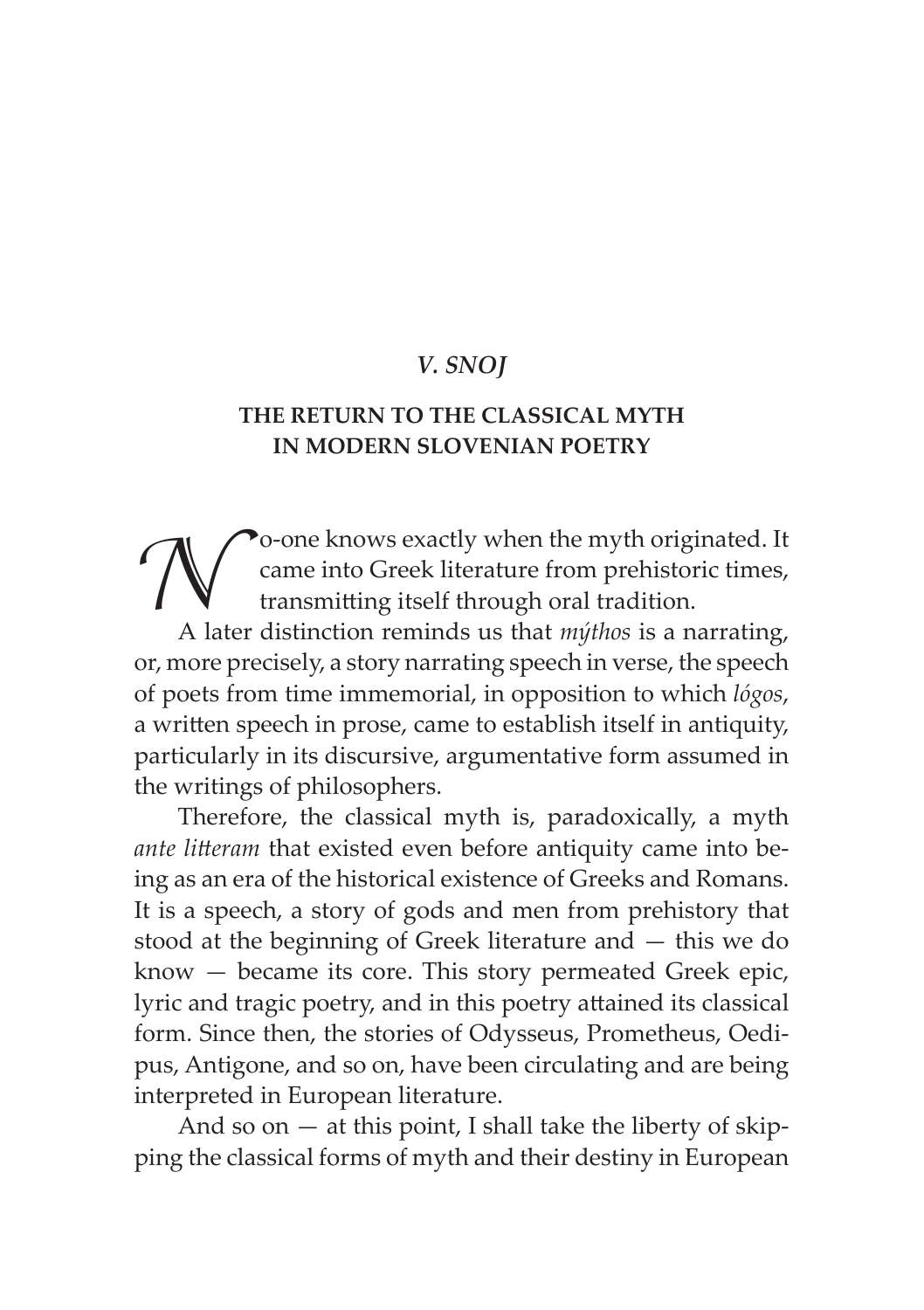literature, by which we usually understand (and, under its name, deal with) the literatures of big European nations, and jump into a relatively late period and, particularly, into a less known landscape of this literature. This will by all means be a jump, but on the track of the classical myth: my thesis is that, precisely through this myth, modernity was introduced or, better, reintroduced, and thus definitely affirmed, in Slovenian lyric poetry after the Second World War. How was this possible? How was it possible for something as old as the classical myth to become a harbinger of modernity?

Let me first attend to some historical and literary-historical circumstances that are more or less known and accepted in the Slovenian consciousness.

*Inter arma silent Musae*. During the war, the silence of the Muse prevailed in Slovenian poetry. This did not mean, however, that all of verse-making had been brought to silence, but there was only a lack of poetically relevant poetry. With the exception of a few poems, which were not published in that time and could only be registered by literary historiography in a later period, Slovenian poetry returned to its old function of national defense. This phenomenon is, of course, also well-known in other literatures, namely, when arms begin to sign, poetry becomes a defense weapon. But in Slovenian literature — a literature of a small nation which, given its hard and uneasy historical existence, needed poetry for self-preservation — national defense is an old hypothecation. At the beginning of the war, the elderly Oton Župančič, the most respected Slovenian poet at the time, addressed to himself and to his fellow-poets the following words in the form of a question, which simultaneously have the sense and power of an imperative: «"Do you know, oh poet, your debt?" — and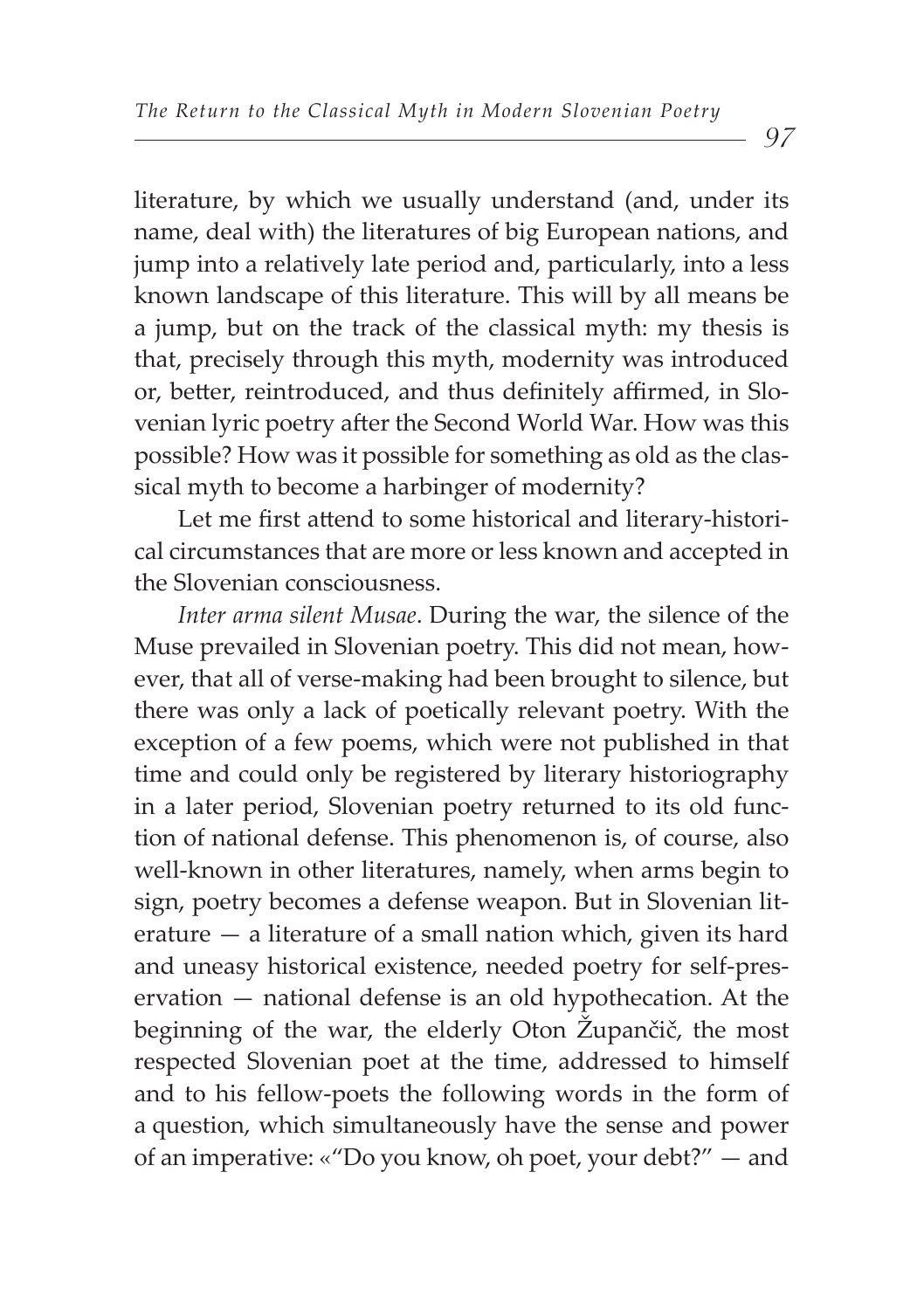called for the "song for present-day use».<sup>1</sup> Under his aegis, poets returned to the most elementary poetical tradition a confession of patriotism in rhythmical and sonorous form. The exhortation of a nation in danger was voiced in each and every plainly intoned verse, so to speak, even in the lamentation over the dead.

The Second World War was also a time of the communist revolution in Slovenia. The scenario is well-known: after the victory of the revolution, poetry was put in the service of building socialism. A mobilizing optimism was demanded, and thus, as elsewhere in Eastern Europe, the so-called «builder» or «pickaxeman poetry» (more known as *proizvodstvennaia poeziia* in Russia) was produced.

Changes appeared rather quickly after the Yugoslay communist party's break with the Informbiro in 1948 and the beginning of «socialist democratization» around 1950, when the brutal dictates of the communist party  $-$  that is, Stalin $ism - in$  the field of culture and art came to an end, and more indirect and refined forms of directing and controlling them were introduced. In an atmosphere of allowing whatever did not directly endanger the communist party's monopoly over power to develop in culture, a generation of poets appeared on the scene in Slovenia, together with some older, pre-war poets, who turned away from socially engaged writing. This turning away became declarative in their collective book of poems entitled *Poems of the Four* (1953), in which each of the four young poets (began his section of poems with a statement of principles about poetry. This was a novelty in the cultural-political sense at most, but their turning away from the social *engage-*

98

<sup>1</sup> Cf. the poems *Veš, poet, svoj dolg?* (*Do You Know, Oh Poet, Your Debt?*) in *Pojte za menoj* (*Sing after Me*), both of which were published on 6<sup>th</sup> September 1941 in the newspaper Slovenski poročevalec.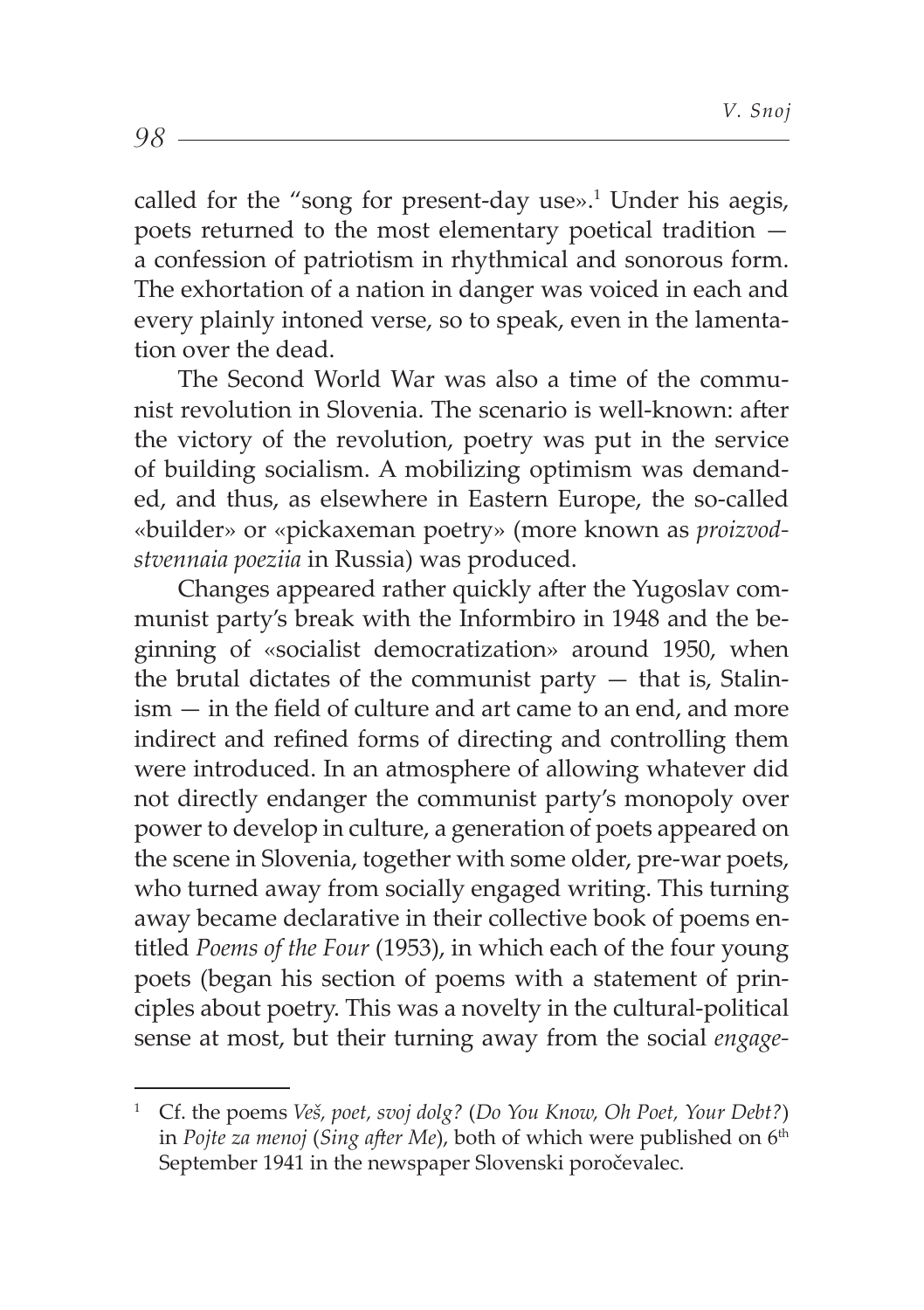*ment* to «intimism» and «primary lyrism,» as this was labelled by literary critics and historiographers, brought nothing new in the poetical sense: a return to the elementary confession, restoration of the quasi-romantic split between the beautiful soul and ugly reality … It had nothing to do with modernity.

What is, in fact, the situation with respect to modernity? How does it appear?

Modernity affirms itself, and is perhaps characterized by a special manner of affirmation  $-$  *the imposition*. When Paul Valéry speaks of the appearance of modernity in Baudelaire, whom Hugo Friedrich in his still referential book *Die Struktur der modernen Lyrik* (1956) enthroned as the first modern poet, he uses a verb that is meaningful in this respect, the verb *imposer*. 2 Modernity *s'impose*, says Valéry, it imposes itself with force, if I may deduce further  $-$  but it is not necessary, though perhaps expected in poetry, for modernity to impose itself in such linguistic experimentation, where we cannot help but see force being exerted on language. We are reminded that modernity is not necessarily a deconstructive or destructive experiment with language in Baudelaire's traditional binding of the poetical word, the preserved strophic form and the alexandrine, in which all innovations are made. Modernity imposes itself — and in a more relevant way — still elsewhere. The imposition of modernity particularly implies a certain positioning, a certain positing, which is certainly not without force. Modernity *posits itself*, yet it does so in the double *in*: in breaking with what was before and simultaneously in its own self-affirmation. What was just now a groping private intuition, establishes itself as a new universal truth.

<sup>2</sup>  *Valéry P.* Situation de Baudelaire // Oeuvres. Vol. 1 / ed. by J. Hytier. Paris: Gallimard, 1957. P. 598.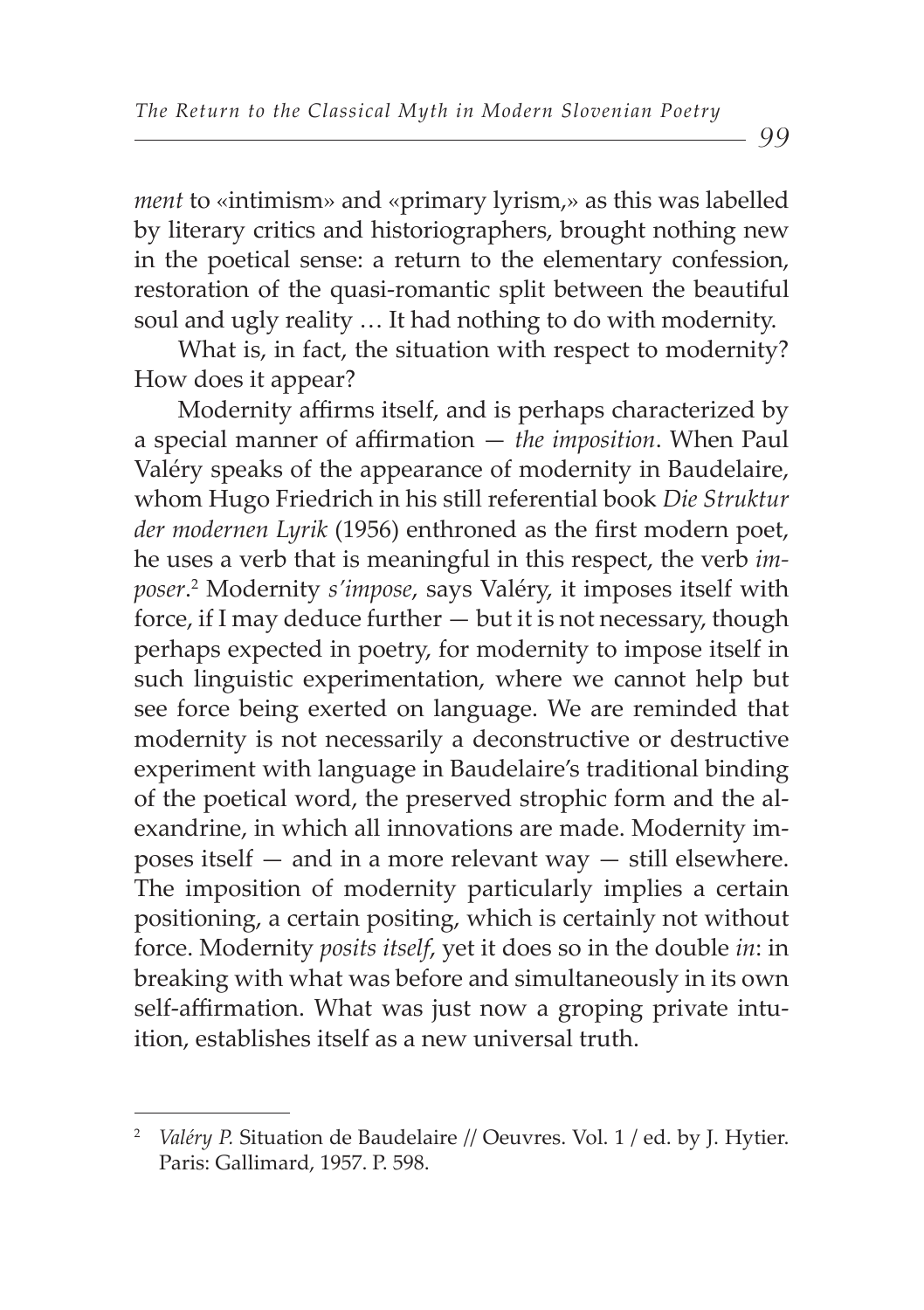|--|--|--|

But how does modernity impose itself in Slovenian poetry? Let me answer this question by detour.

In the eighties of the previous century, two anthologies were published in Slovenia, one after the other: in 1983 *Slovene Lyric Poetry 1950–1980*, and a year later *Contemporary Slovene Poetry*. The first was compiled by Janko Kos, the most distinguished living Slovene comparatist, also author of the important *Comparative History of Slovene Literature* (1987), and the second by Tine Hribar, the most outstanding Slovene philosopher of the phenomenological direction. Both anthologies open with the poems of Božo Vodušek (1905–1978). Or, to put it differently: in both of them Vodušek appears as the beginner of modern poetry in Slovenia after the Second World War, though he published only eight poems that passed by unnoticed at the time of their publication. The reason for placing Vodušek at the beginning in order to amend the former neglect is fittingly rendered in particular by Hribar's reference to Vodušek's pre-war poem, *Izpoved* (*Confession*), from 1931. In this poem, as Hribar says in his commentary to the selection, the horizon of Vodušek's pre-war poetry is most evidently spread as «the horizon of the world without God»,<sup>3</sup> thereby preparing his post-war poetry.

The poem *Confession*<sup>4</sup> presents itself as a distinctively modern lyric confession. It gives an account of the spiritual experience of God's absence, which, for example, is no longer a psalmist's experience of the veiling of God's face, nor a mystic's experience of a «dark night», but, in the modern

<sup>&</sup>lt;sup>3</sup> Hribar T. Sodobna slovenska poezija [Contemporary Slovenian Poetry] / ed. T. Hribar. Maribor: Obzorja, 1984. P. 175.

<sup>4</sup>  *Vodušek B.* Pesmi [Poems] / ed. by J. Kos. Ljubljana: Mladinska knjiga, 1980. P. 103.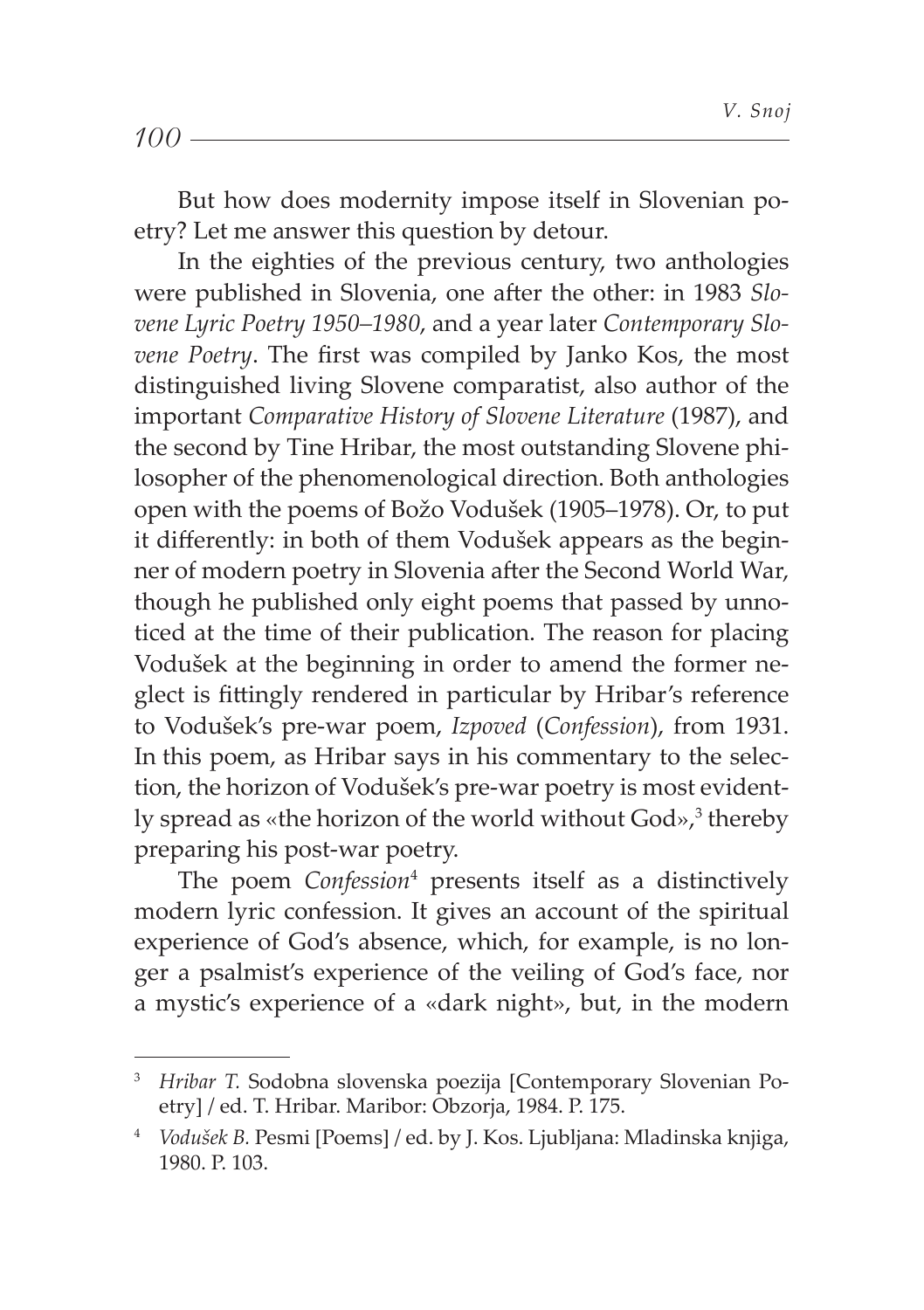inversion of traditional spirituality, becomes nothing less than a universal, world-wide fact. The bearer of the confession is not «I»; the confession is universalized through a «collective subject»  $-$  «we». The words «to reach the impossible» are repeated four times in the poem, expressing the passion of this «we», our passion, as an attempt to reach God or as an assault on Him. This is followed, in the closing strophe of two verses, by the words:

> *– Suddenly ceased to shine the sun and the stars and all the lights of the world.*

Here, we must pay attention to the dash. The fine syntax of this punctuation mark ties the absence of God to the sudden darkening of the whole world and, at the same time, abruptly breaks with the topography of traditional spirituality: the modern inversion transforms, through the introduction of the collective «we», the feeling of the temporal individual loss into the universal loss of God within the world.

The darkening of the world in this poem eloquently announces the collection of poems entitled *Odčarani svet* (*The Disenchanted World*) from 1939, in which Vodušek, a translator and principal promoter of Baudelaire in pre-war Slovenian poetry, develops, in different figures, the persistent and tormenting Baudelarian examination of the heart in a world without God. In a handful of his post-war poems, however, the classical myth appears — and, along with it, modernity once again.

But how can modernity possibly impose itself through the classical myth? Let us remember: in his famous writing *Vom neueren Gebrauch der Mythologie*, Herder calls attention to the fact that Greek mythology, which knew not the theological rigour and dogmatic authority of Christianity, was already at the disposal of ancient poets for being used by them freely, and recommends precisely such a use  $-$  the use that incor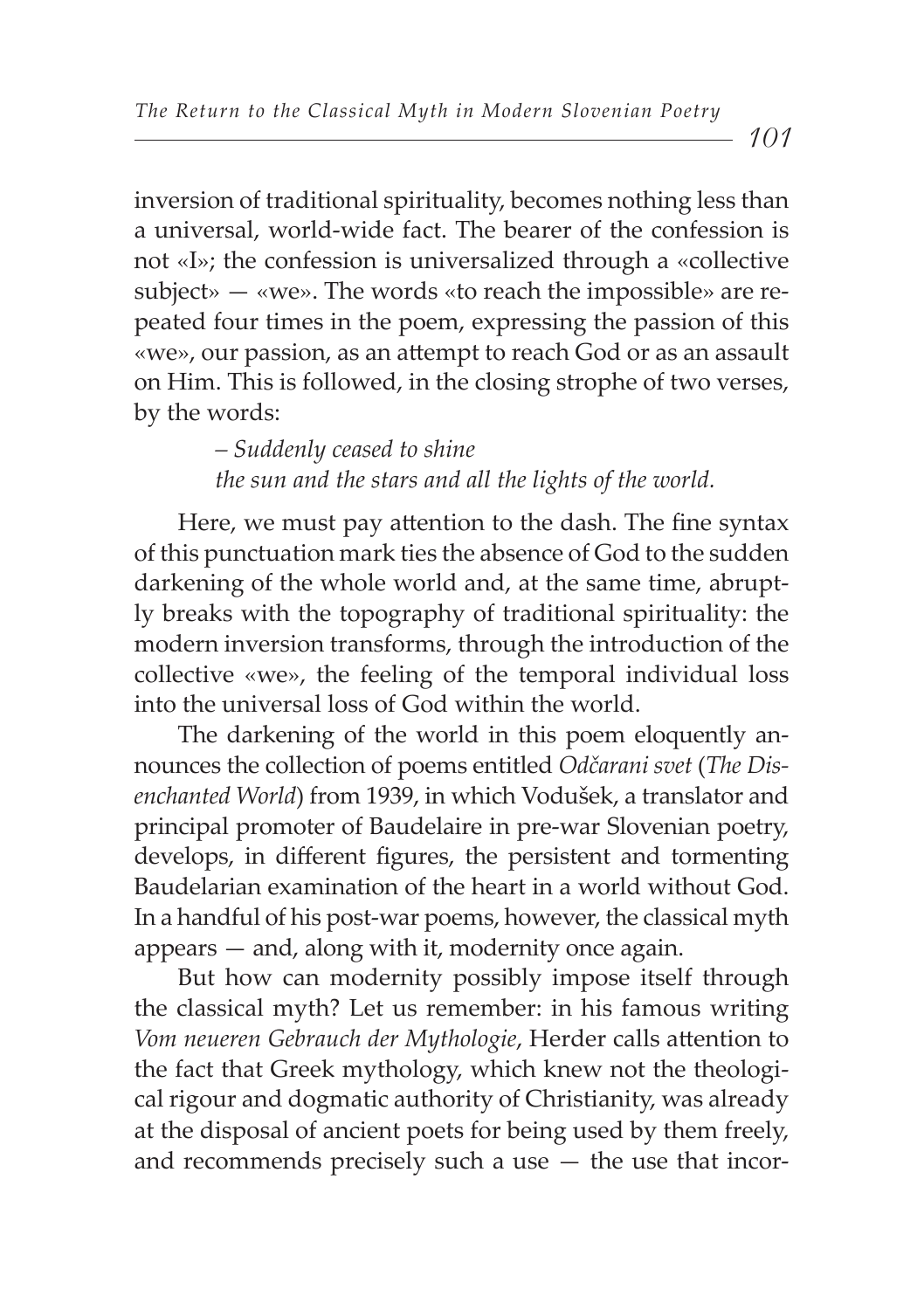porates contemporary subjects in myth  $-$  also to the poets of his time.<sup>5</sup> Friedrich, on the other hand, in the previously mentioned book does not speak of mythology, but of that poetical disposition, that bearing of modernity, into which, if we think well, the classical myth can nevertheless fit nicely, too  $$ of depersonalization. He says: «It is with Baudelaire that depersonalization of modern lyric begins, at least in the sense in which the lyric word no longer derives from the unity of poetry and the empirical person».<sup>6</sup> The intentional impersonality gives origin to the different figures, in which the traditional covenant between the «empirical person» of the poet and the speaker of the poem breaks up, that is, the continuity that establishes the lyric speech as an immediate confession of the poet himself. Such a figure may be an invented character from contemporaneity, for example Prufrock or Sweeney in Eliot, perhaps the most loud-voiced advocate of depersonalization in poetry, or it can also come *from the classical myth*, as numerous examples have shown since Baudelaire. Modernity only incises *the caesura* in the mythic figure through which this figure becomes a cipher of modern existence.

The modern mythopoesis thus appropriates the figures of classical myth by making them *per-sonae*, «masks», through which manifold voices of the searched-for new identity pass. Precisely this can also be found in Vodušek's reintroduction of modernity in Slovenian poetry through the classical myth, and that is why he is, with his Odysseus and Prometheus, my first choice

<sup>5</sup>  *Herder J. G.* Vom neueren Gebrauch der Mythologie // Herder J. G. Sämmtliche Werke. Vol. 1 / ed. by B. Suphan. Hildesheim: Olms, 1967. P. 426–449.

<sup>6</sup>  *Friedrich H.* Die Struktur der modernen Lyrik. Hamburg: Rowohlt, 1956. P. 26.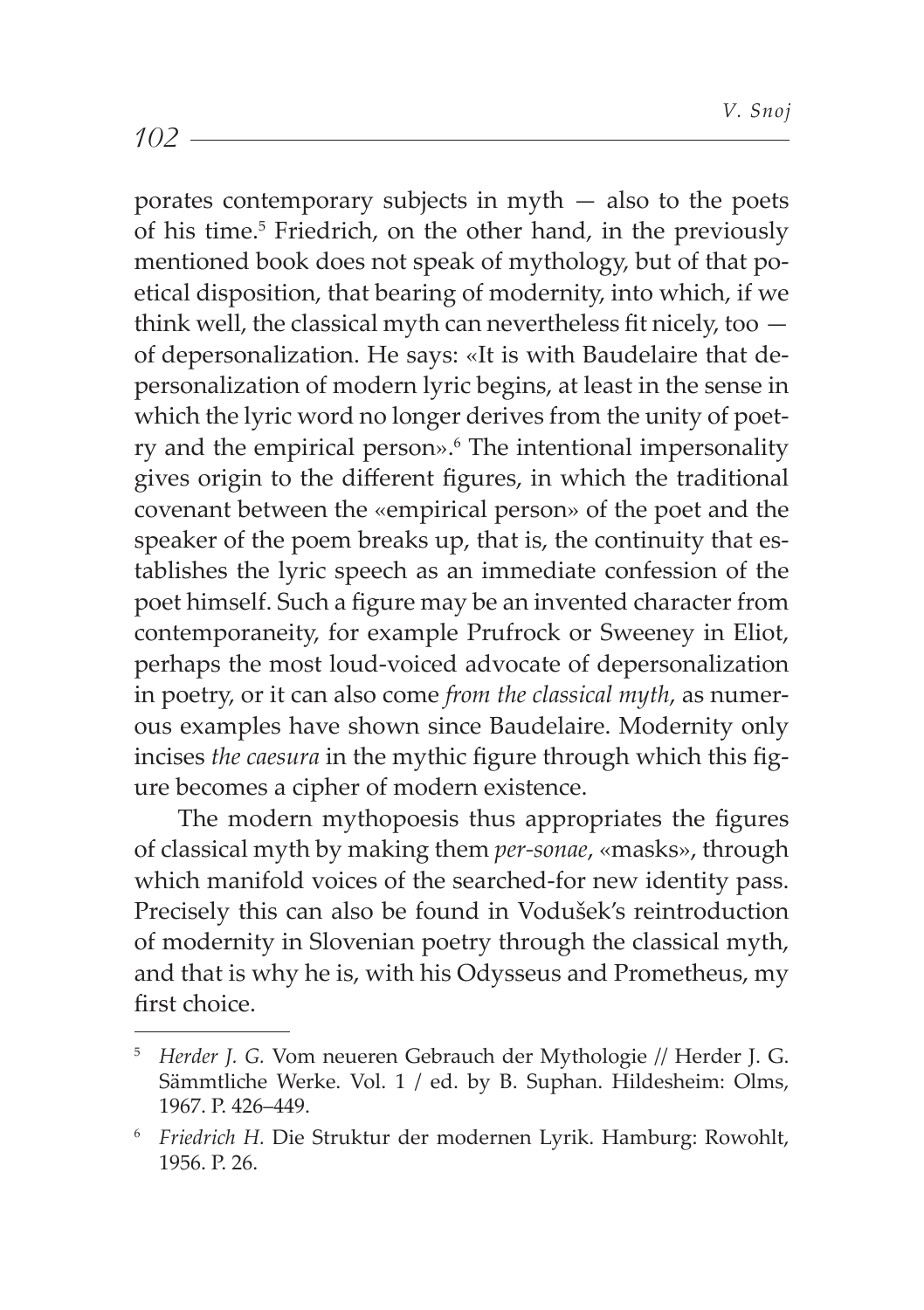My second choice is Gregor Strniša (1930–1987), a reader of Vodušek's pre-war as well as post-war poems, when these still were without an echo in literary critique and literary historiography. This choice, however, is again not merely a «subjective» one: Janko Kos, for example, regards the figure of Minotaur in Strniša's poetry, which, like Vodušek's, measures the «horizon of the world without God», as «the most consistent poetization of metaphysical nihilism in Slovenian poetry».7

Besides their modern use of classical myth, Vodušek and Strniša, who started to publish his poems in the fifties of the previous century and belongs to the second generation of Slovenian post-war poets, share an abstinence from ruthless experimenting with language: from the abolition of a strophe, the loosening of verse, the dissolution of syntax, the emancipation of a word. Vodušek wrote all but one of his post-war poems in four-verse strophes with rhyme, while Strniša developed a peculiar cyclical poem composed of five songs, each having three four-verse strophes with assonance, already in *Odysseus*, his second collection of poems.

On the other hand, both poets were linked, in literary critique as well as in literary historiography, with existencialism. Time and again their poetry was labeled «existential» or, even more determinately, «existentialist». But I myself would not like to get involved in the discussion about what existentialism is in literature, when it appeared in Slovenian literature and when in poetry  $-$  if, as opposed to narration and drama, existentialism exists in poetry at all. Perhaps in literature it is nothing but a sort of «ideology», a set of themes that is not

<sup>7</sup> *Kos J.* Recepcija antičnih mitov v slovenski literaturi [The Reception of Classical Myths in Slovenian Literature] // Poligrafi . 2003. N 31–32. P. 163.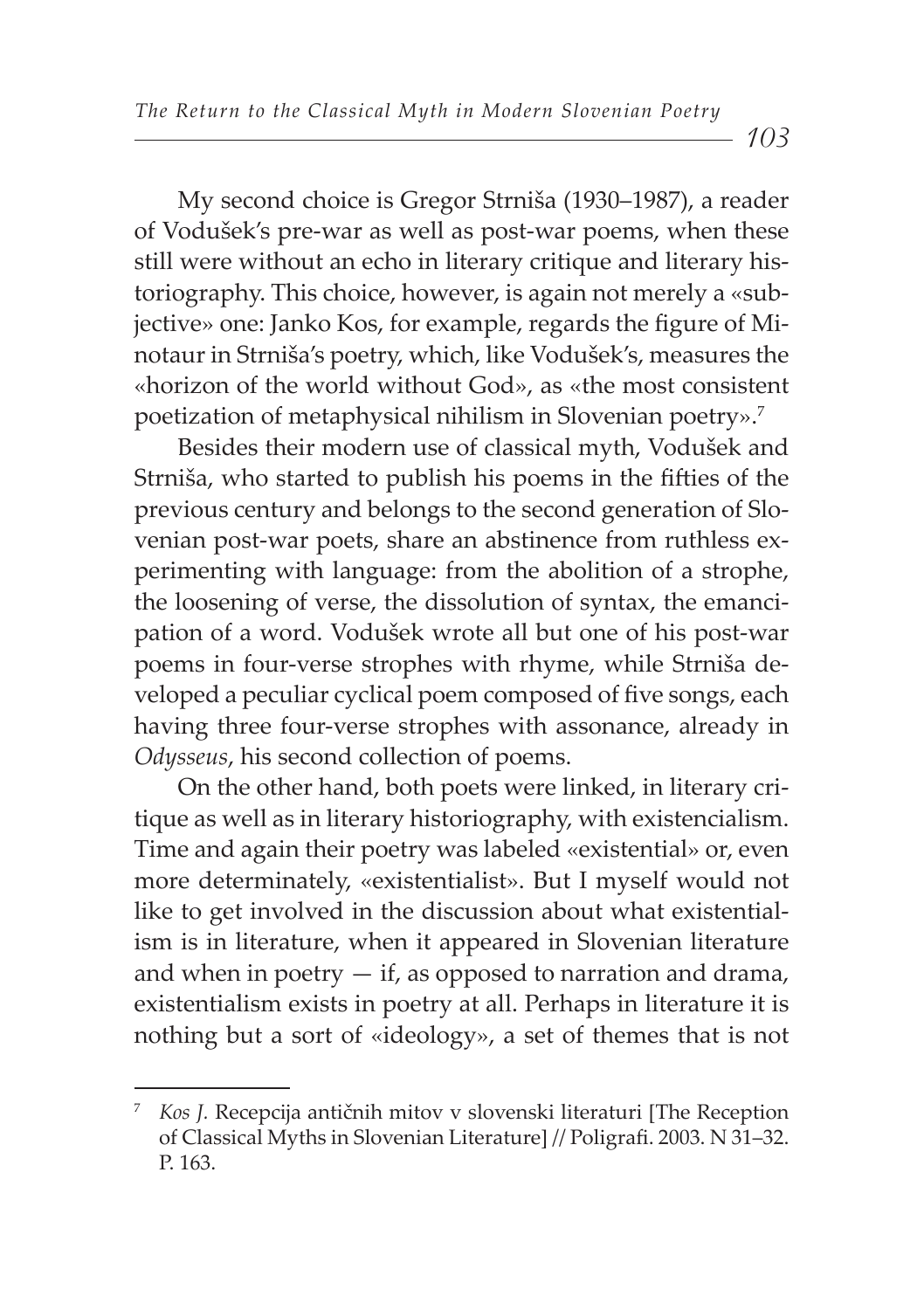neutral, and this not only because it is based on choice (and presupposes an «interested consciousness»), but because it implicates an angle of inclination from which the chosen themes are observed.

It therefore seems by all means more proper to speak of modernity than of existentialism with respect to Vodušek's and Strniša's poetry. Let me now cite from their poetry a few examples concerning the imposition of modernity through the classical myth, and accompany them with brief remarks.

Vodušek published the poem *Odisejski motiv* (*An Odyssean Motive*) as the last of his eight post-war poems.<sup>8</sup> Its title already points to a certain distance. In literary and art criticism, the term «motive» signifies a constant in terms of content that repeats itself in a set of works, and also refers to a repetition in the title of Vodušek's poem, namely, the repetition of Odysseus' voyage. Yet a difference is already inscribed in this repetition, a deviation suggested by the word «Odyssean», for «Odyssean» does not simply mean «of Odysseus», but «such as of Odysseus», «Odysseus-like».

Vodušek's Odyssean voyager is not like Homer's Odysseus at all. Vodušek does not present him as someone returning home, to Ithaca, but as someone going into the unknown. In fact, Vodušek thus remains on the track of Dante, who, as W. B. Stanford says, radically converted the figure of homeseeking Odysseus in European literature, having given him to sail past Heracles' pillars beyond the borders of the known world: «In place of this [Homer's] centripetal, homewardbound figure Dante substituted a personification of centrifu-

 $104 -$ 

<sup>&</sup>lt;sup>8</sup> *Vodušek B. Pesmi [Poems]. P. 134–135. For the first publication, see Nova sodobnost* (1956). N 4. P. 299–300.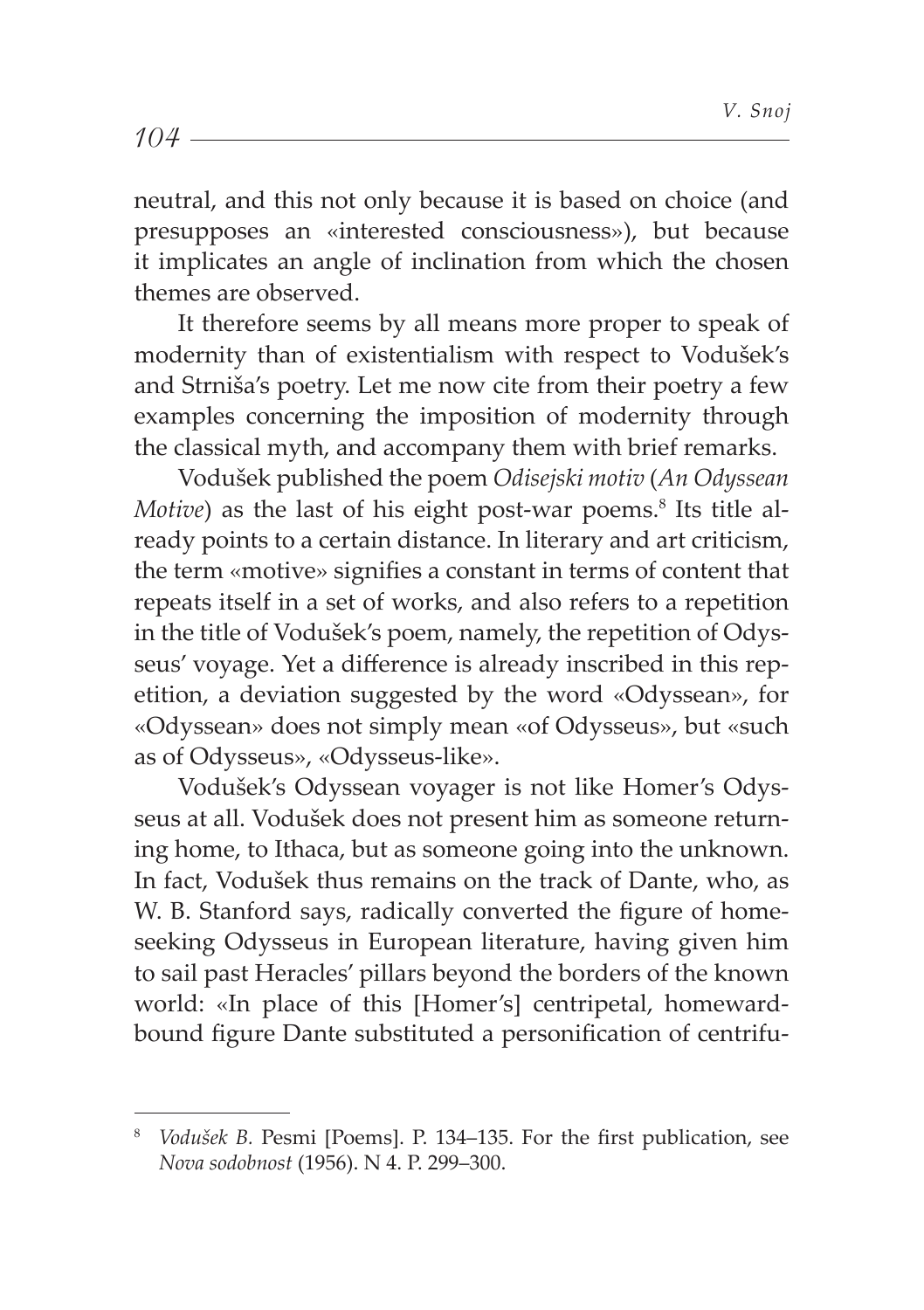105

gal force».<sup>9</sup> Vodušek's newcomer is also a centrifugal figure, a fugitive indeed: his voyage is a flight, a «Robinsonian flight» (v. 3) away from *oikumené*, an «inhabited world», into the refuge of a wild, lonely island. Vodušek, however, adds to the Danteian tradition of Odysseus a relevant trait of modernity, that modernity which has nothing to do with the projections of the absolute novelty fostered by artistic avant-gardes and social revolutions of the 20<sup>th</sup> century. The newcomer to the uninhabited island is not the new man establishing a new world — the one who should have been born from the death of the old man and whom avantgardists and revolutionaries dreamt in their dreams of immortality — but is, if I contextualize this reading with other poems by Vodušek, *a present-day, yet hardened man,* who, after going through the fire of passion in a world without God, salutes the «new earth» (v. 16), the new «brave world» (v. 33). The penultimate strophe speaks to this world, and at the same time describes the position of the newcomer within it, as follows:

> *Through your bravery set free from doubts and questionings, he will praise the mystery of life and without expectations wait.*

A year before *An Odyssean Motive*, Vodušek published the poem *Ko smo Prometeji neugnani* (*When we mischievous Prometheuses*).10 Let us remember: according to Hesiod, Prometheus stole fire from the gods for man; according to Aeschylus, Prometheus taught man different arts through which

<sup>9</sup>  *Stanford W. B.* The Ulysses Theme. A Study in the Adaptability of a Traditional Hero. Dallas (Texas): Spring Publications, 1992 (1st ed. 1954). P. 181.

<sup>&</sup>lt;sup>10</sup> *Vodušek B. Pesmi [Poems]. P. 129-130. For the first publication, see Nova Sodobnost* (1955). N 10. P. 880–881.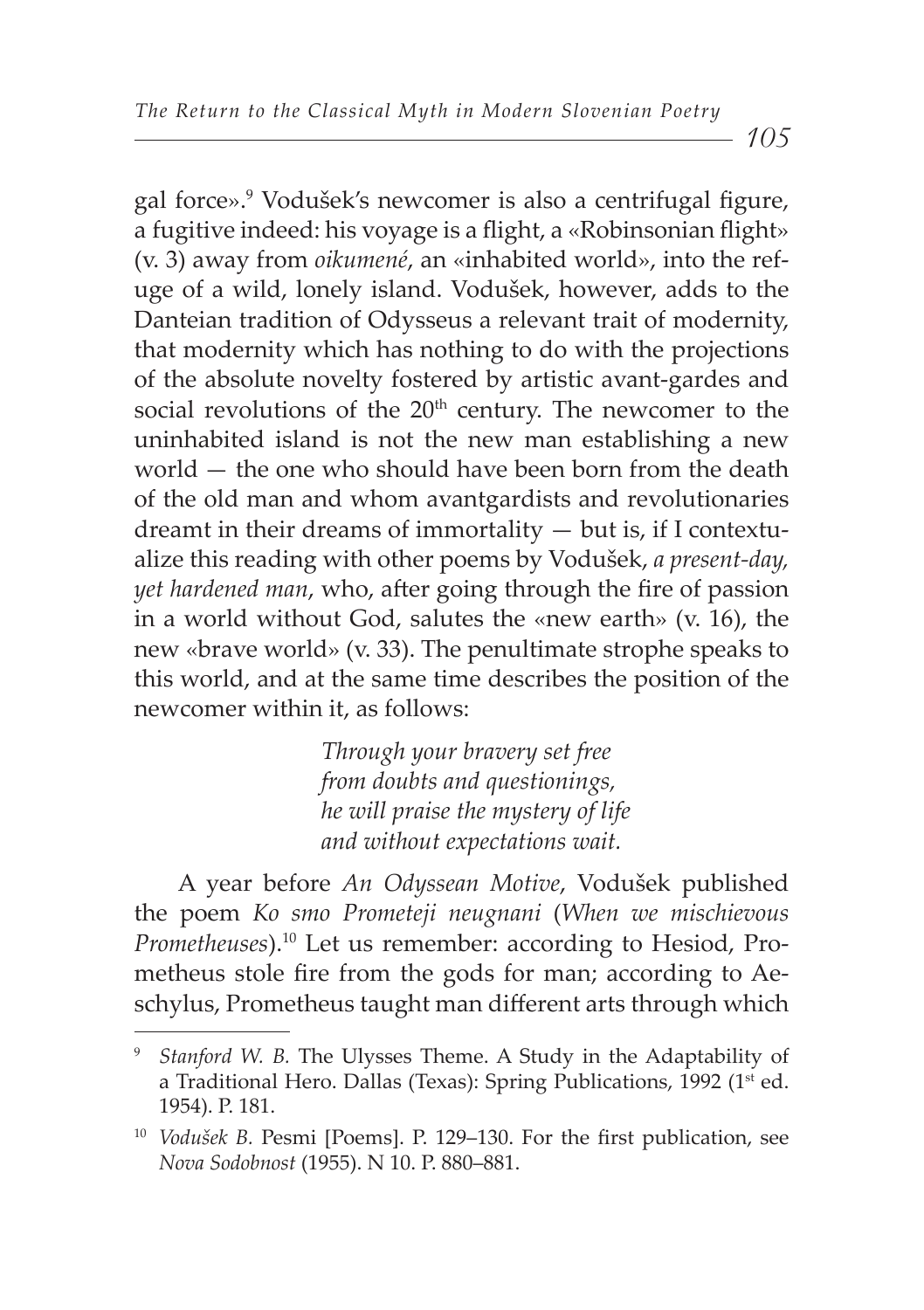he, in his animal-like existence, was humanized; according to Ovidius, Prometheus even created man from soil and water after the divine image  $-$  and in the tradition of the modern age, in Shaftesbury and Goethe, he became a «second creator» after the Creator. In Vodušek, however, the mythic figure already multiplies in the title: we are all Prometheuses. The poem begins as follows:

> *When we mischievous Prometheuses stole for ourselves the red fi re from heaven, now we are ourselves from it ignited, fl ames burn in us blazing.*

I am reading contextually again: we all, all modern people, are Prometheuses *in the horizon of a godless world*. The stealing of fire from heaven that we all have committed goes hand in hand with the loss of God within the world.

Here I would like to point out that, in this poem, the «fire» appears as a poetical word which cannot be interpreted unambiguously, or translated into discursive language with only a single word. By all means, it is no cold means of cultivation, but that which, on one side, ignites us in our innermost inwardness — passion, our innermost passion, our lust for life. On the other side, it is that which «enlightens» us, that in which we are looking outwards, as is paradoxically evident from the following two lines:

> *From the ground up to the starry vault the whole world glitters to us in the conflagration...*

There is fire everywhere, even «in greenery lava decants itself» (v. 11), yet the fire that we see around us is the same fire in which we are looking outwards from ourselves: «one fire, one sole / lust untamed» (v. 19-20). The worldwide conflagration comes out of us. The world of our lust for life that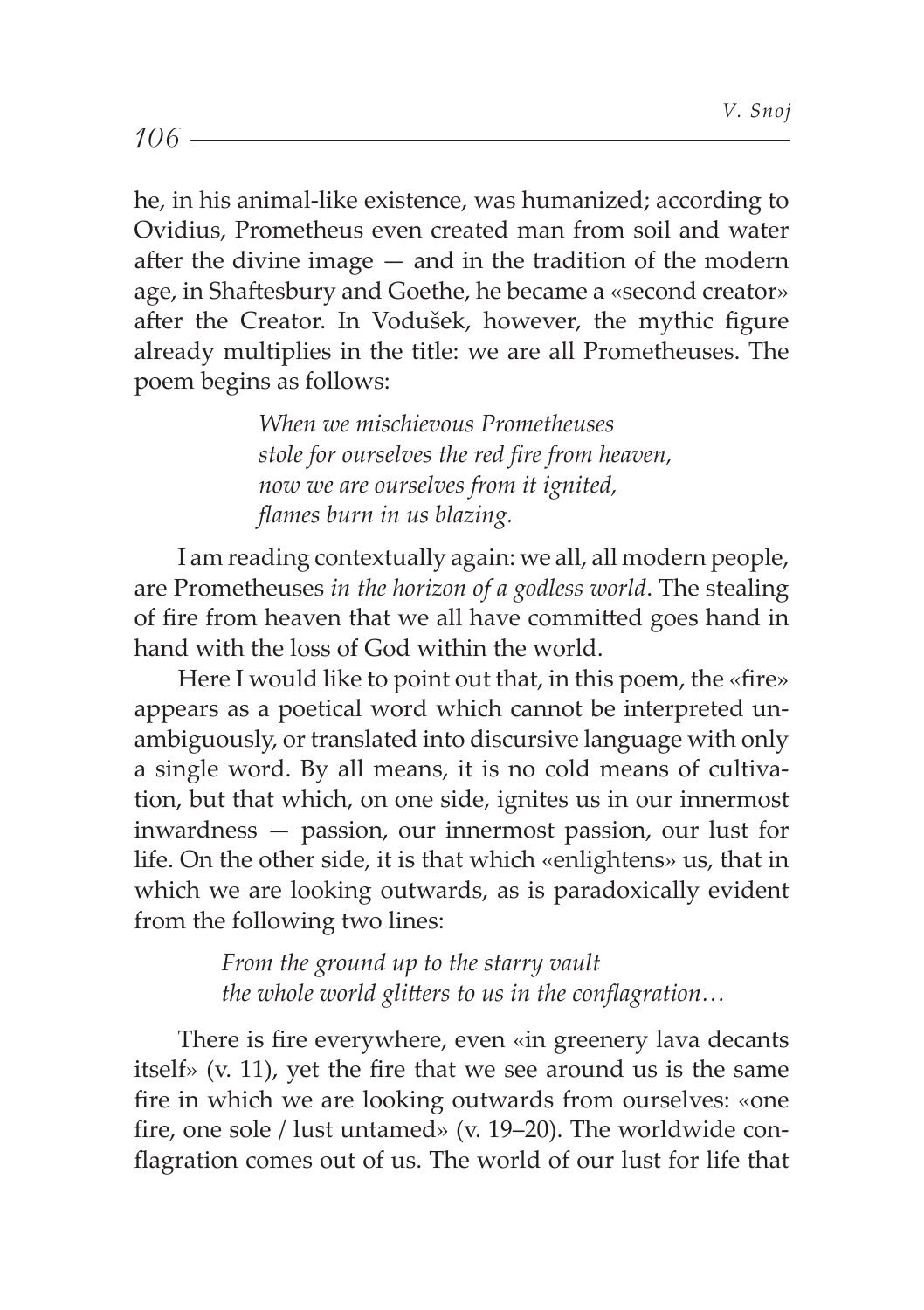107

was God's property is a world set on fire, our Promethean creation. And in this fire, as the final lines of the poem suggest, we are self-consummated.

I shall now pass to my second choice, Strniša, first to his cyclic poem of five songs entitled *Odysseus*, which was written a few years after Vodušek's last published poem, An Odyssean *Motive*, and concludes Strniša's second collection of poems with the same title, *Odysseus*. 11

In contrast to Vodušek's Odyssean voyager, Strniša's Odysseus has already come, he is already on the island. Strniša introduces his poem with a citation from Homer, which, in a translation by Anton Sovrè, the first integral translation of *Odyssey* into Slovene dating from 1951 and the only one made until now, sounds like this: «just once more I would like to see the smoke over my native Ithaca». In Homer's epic, Odysseus endures his days sitting on the shore of the island of the nymph Calypso, and his yearning for home can neither be overcome by enjoyment of the nymph's divine love, nor by her promise of immortality. In Strniša's poem, on the contrary, he is sitting on the shore of a completely lonely, uninhabited island.

So far so good. I would like, however, to point out a hardly noticeable *interruption* in the complicated intertextuality of the old and the new poem transmitted through the translation. In his translation of Homer cited by Strniša, Sovrè actually adds «over my native Ithaca» to Homer's «smoke ascending» (*kapnós apothróskon*).12 This is certainly a suitable translational *Zudichtung*, but becomes completely lost in Strniša's poemit-

<sup>11</sup> *Strniša G.* Odisej [Odysseus]. Ljubljana: Cankarjeva založba, 1963. P. 81–87. For the first publication, see *Perspektive* (1962/63). N 25. P. 494–495.

<sup>&</sup>lt;sup>12</sup> Odysee // greek-german ed.; transl. by A. Weiher. München; Zürich: Artemis Verlag, 1990. *Od*. 1. P. 58.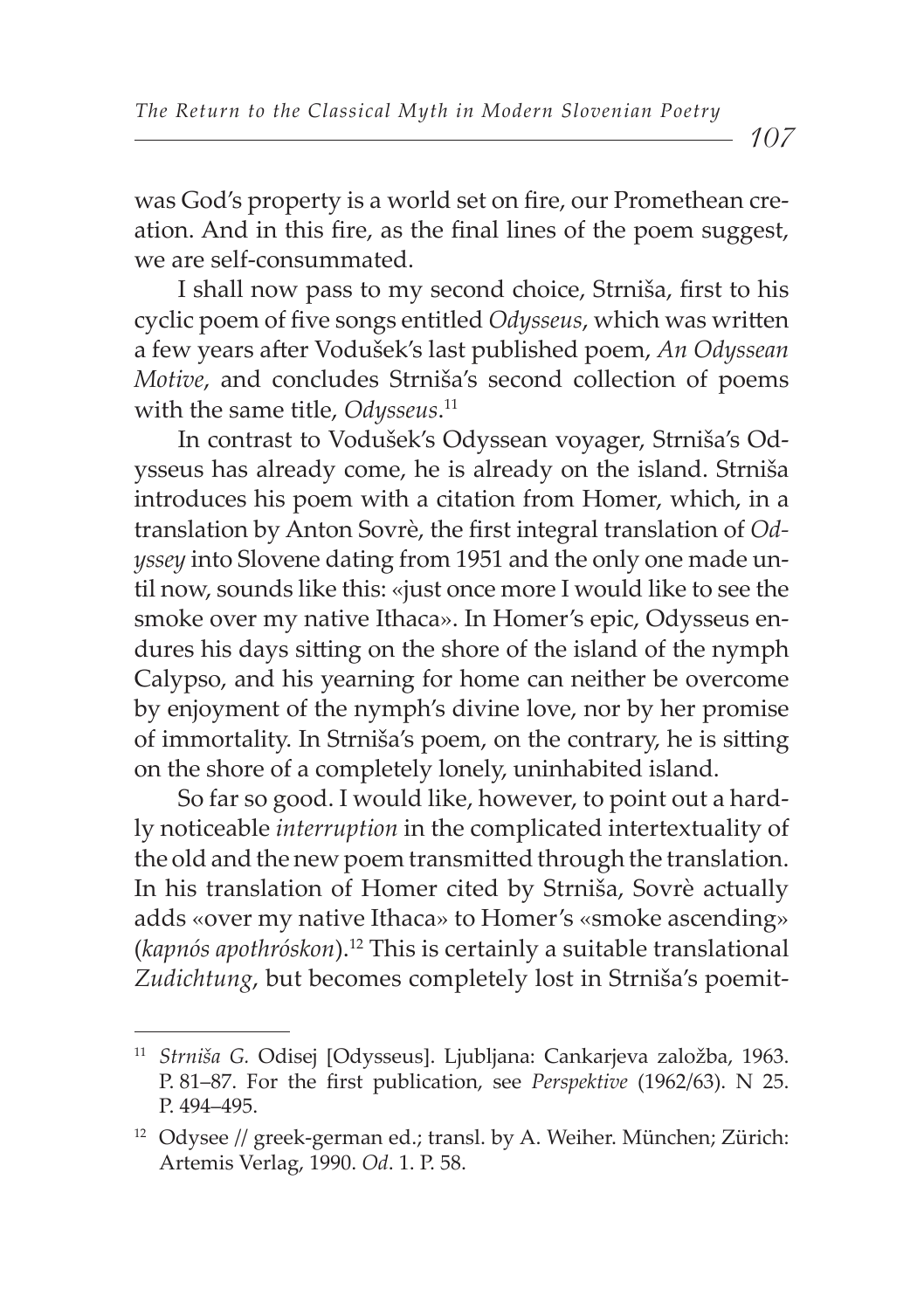self, in its text. This is because Ithaca is not mentioned even once in this poem, nor is there a single word about Odysseus' yearning for it.

The citation placed at the beginning of a work often strikes the basic tone by which the text is then imbued, but in Strniša's poem, the yearning tone of the introductory citation is somehow suspended before entering the text. Instead of going, in his yearning, towards that which is (perhaps) going to come, Strniša's Odysseus looks towards the past and death. In the second song, he remembers his voyage to the dwelling place of the dead, and in the third, the island of the Sirens as well; the sole path that he undertakes, without actually being able to go anywhere, is the path of remembrance. Sitting on the beach, he is captured, with the earthly weight of his being, «between the land of shells and the land of birds» (the fifth song,  $v$ ,  $6$ ). The earth on which he is, is compressed between water and air, between the water of mute shells and the air of singing birds, so that the «up» and the «down», the height of the air and the depth of the sea, become a «behind» and a «front» in the symbolical configuration of the poem  $(v. 2-4)$ :

> *Behind him there are restless flocks of motley birds, and in the waves in front of him a black rock lies covered from heavy shells of fold-like shapes.*

In this configuration, it is the sea and time that move, in contrast to the sitting Odysseus, compressed, so to say, from all sides. In the first song, particularly the movement of the sea is stressed by repetition in slight variations («the sea rises and falls»), and so is the movement of time in the fifth song («spring comes and goes»). Each time, the pair of verbs speeds up the movement of the sea and time in the poem compared to their movement in nature, yet this movement is never moving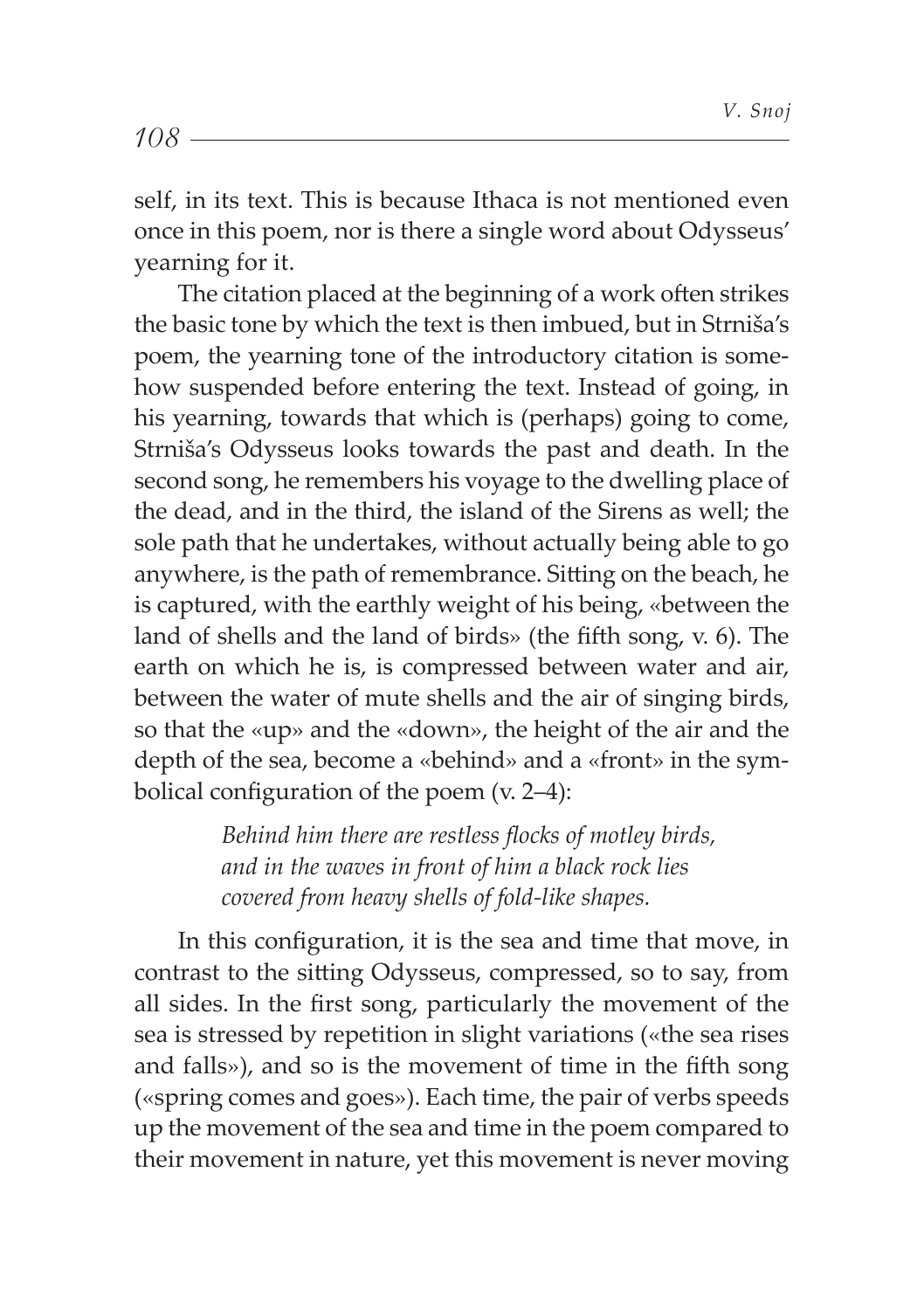on anywhere, but coming back again and again. Surrounded by such a movement, the oppressive static of Odysseus' figure can only sink.

Allow me to finish with Strniša's earlier poem, *Inferno*, which is composed of two cycles of five songs and placed in the middle of the *Odysseus* collection of poems.13 This twocyclic poem is a poem about death. The title of the first cycle is *Pustinja* (*The Wilderness*), and the title of the second *Gora* (*The Mountain*), and they both speak of the journey of an unnamed someone traveling days and days across the wilderness to the mountain and still further into it.

In archaic cultures, the mountain is the ultimate place of earth where, in the eyes of a mythical man, earth touches heaven: a dwelling place of gods, a place of cult, and, as a bond between earth and heaven, a place of ascent into heaven. In Strniša's modern mythopoesis it is also the ultimate earthly place, but one which does open for descent into the earthly depths rather than for ascent into celestial heights: «with peaks that are as curved as the horns of a bull» (the fifth song, v. 6), it has the outward look of a «bull's skull» (the sixth poem, v. 11) and, at the same time, the internal structure of a labyrinth which, with its descending pits, is reminiscent of Dante's hell, and has Minotaur at its deepest centre.

At the entrance into the mountain, the unnamed someone begins to be designated by the pronoun «who». The unnamed multiplies, but this time the multitude is few in number; hardly anyone who managed to make the tiresome journey across the wilderness and enter the mountain belongs to it. But only he who does not go astray in the blind corridors of

<sup>&</sup>lt;sup>13</sup> Strniša G. Odisej [Odysseus]. P. 44–55. For the first publication, see *Perspektive* (1961/62). N 17. Р. 769–772.